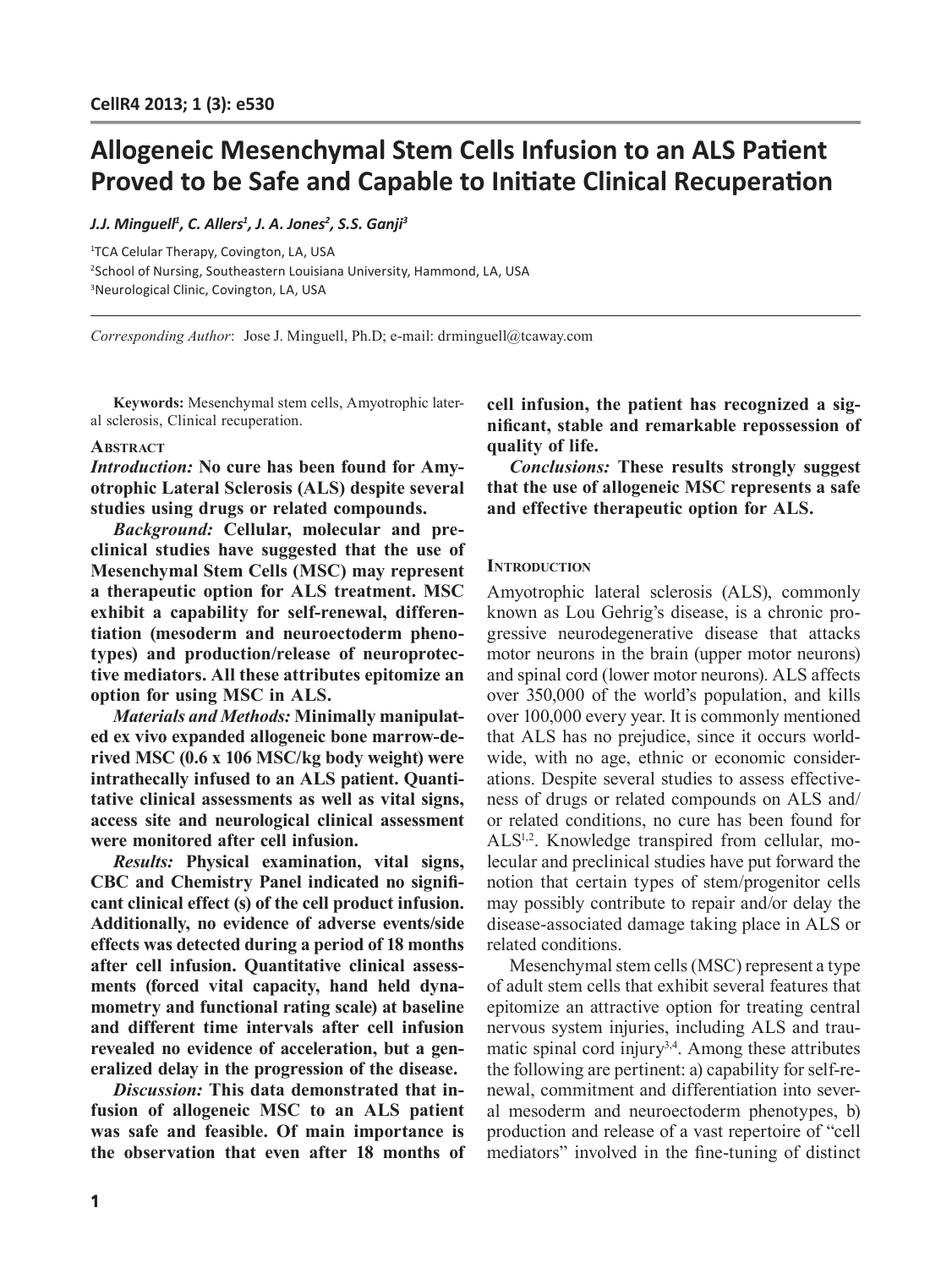cellular microenvironments (neuroprotection), c) privileged immunophenotype capable of regulate immune responses and d) capability to manage oxidative stress<sup>5</sup>. The first report dealing with the use of adult stem cells in ALS patients, described that the dorsal spinal cord implantation of autologous bone marrow-derived MSC was safe, well tolerated and promising<sup>6</sup>. In a recent report, the same group emphasizes the necessity of better recruitment and selection of patients to test efficacy after the infusion of autologous MSC to ALS patients<sup>7</sup>.

Based on this information, as well as in additional evidence supporting the concept of a "cellular and molecular neurological trait" of MSC, an IND was submitted and approved by the FDA,  $USA<sup>8</sup>$ . This phase I study was designed to assess the safety and feasibility of the intrathecal infusion of minimally manipulated ex vivo expanded autologous bone marrow-derived MSC, as shown by pre-clinical studies<sup>9</sup>.

### **Description of the case**

The patient a 62-year-old Caucasian man was included in this study $10$  because of the progressive nature of ALS symptoms with no subjective or objective signs of decrease in the intensity of his muscular weakness or disability (Table 1, A and Figure 1, follow-up month 0).

**Table 1.** Pre- and post- cell infusion assessments.

| A: Pre-infusion assessment                                                             |                                                                                                                                                                                                                                                                                                                                                                                                                                                                                                                                                                                                                                                                                                                                                                                                                                                                                                                                                                                                                                                                                                                                                                                                                                                                                                             |
|----------------------------------------------------------------------------------------|-------------------------------------------------------------------------------------------------------------------------------------------------------------------------------------------------------------------------------------------------------------------------------------------------------------------------------------------------------------------------------------------------------------------------------------------------------------------------------------------------------------------------------------------------------------------------------------------------------------------------------------------------------------------------------------------------------------------------------------------------------------------------------------------------------------------------------------------------------------------------------------------------------------------------------------------------------------------------------------------------------------------------------------------------------------------------------------------------------------------------------------------------------------------------------------------------------------------------------------------------------------------------------------------------------------|
| Patient (DOB/gender)                                                                   | March 1948; male                                                                                                                                                                                                                                                                                                                                                                                                                                                                                                                                                                                                                                                                                                                                                                                                                                                                                                                                                                                                                                                                                                                                                                                                                                                                                            |
| Firsts and reiterative symptoms<br>(2003-2009); ALS Diagnosis<br>and Medication (2010) | Limb weakness; started falling: strength weakness; speech changing to dysarthria<br>understandable; progressive weakness in legs/upper limb; muscle fasciculation. ALS<br>diagnosed. Medication: Desvenlafaxine; Acetaminophen/Hydrocodone; Carisoprodol.                                                                                                                                                                                                                                                                                                                                                                                                                                                                                                                                                                                                                                                                                                                                                                                                                                                                                                                                                                                                                                                   |
| Baseline (Pre-infusion,<br>August 2010)                                                | Nerve examination: Cranial (olfactory, optic, oculomotor) and Trigeminal, Facial,<br>Vestibule-cochlear and Accessory/Hypoglossal nerves were normal; Glossopharyngeal/<br>Vagus nerves were altered (phonation showed mild dysphonia and dysarthria).<br>Motor examination: Dynamometry of uppers (average of 5 trials): right grip: 15 kg; left<br>grip: 17.4 kg. Strength (MRC scale). Right: 4.2; Left: 4.1 (MRC scale).<br>Wasting of first dorsal interosseous on both sides. Wide spread.<br>Fasciculation in Calf Quads, Biceps, Deltoid and forearm muscles. Muscle tone appeared<br>to be increased in legs more than in upper limbs.<br>Deep tendon reflexes: increased on both sides with bilateral positive Babinski sign<br>Sensory examination: Light touch, pin prick and vibration felt equally on both sides<br>Cerebellar system: Finger nose test was unremarkable. Romberg negative.<br>Gait: Difficult to get up from bed but manages to get up and sit down on the table; tends<br>to be wide based and a tendency to sway due to muscular weakness; not able to<br>perform tandem due to muscular weakness.<br>Patient received the infusion of mesenchymal stem cells. For data related to neurological<br>clinical examination (FVC, HHD, and ALS-FRS) at Baseline, see Figure 1. |

#### *B: Post-infusion assessment*

For data related to neurological clinical examination (FVC, HHD, and ALS-FRS), see Figure 1.

| 2 months                         | Patient has 4/5 strength in neck flexors and extensors. Deltoids are 4/5 and biceps 4+/5.<br>Wrist extensors are $3+$ bilaterally. Finger extensors and grip are in psoas muscles and $3+$ .<br>Strength 4/5 in the psoas muscles, quads and dorsiflexors. Hamstrings are about 3+. Deep<br>tendon reflexes are symmetrical. Plantar responses are down going. Gait has a normal<br>base. Station is mildly stooped. Stride out of balance and patient tends to wobble.<br>Impression: ALS status post stem cells treatment is clinically stable. |
|----------------------------------|---------------------------------------------------------------------------------------------------------------------------------------------------------------------------------------------------------------------------------------------------------------------------------------------------------------------------------------------------------------------------------------------------------------------------------------------------------------------------------------------------------------------------------------------------|
| 6 months                         | Trace weakness in left deltoid. Good power in both upper extremities. Weakness: neck<br>flexors (4+); iliopsoas (4); hamstrings (4); both quads (5) and anterior tibialis (4+).                                                                                                                                                                                                                                                                                                                                                                   |
| 12 months                        | No new problems and/or deterioration. Patient doing very well.                                                                                                                                                                                                                                                                                                                                                                                                                                                                                    |
| 18 months (telephone assessment) | Evaluation pretty much the same as 6 months ago. He has a new tattoo on his left leg as<br>part of his bucket list. Overall the patient seems to be doing fairly well and his ALS<br>seems to be stable.                                                                                                                                                                                                                                                                                                                                          |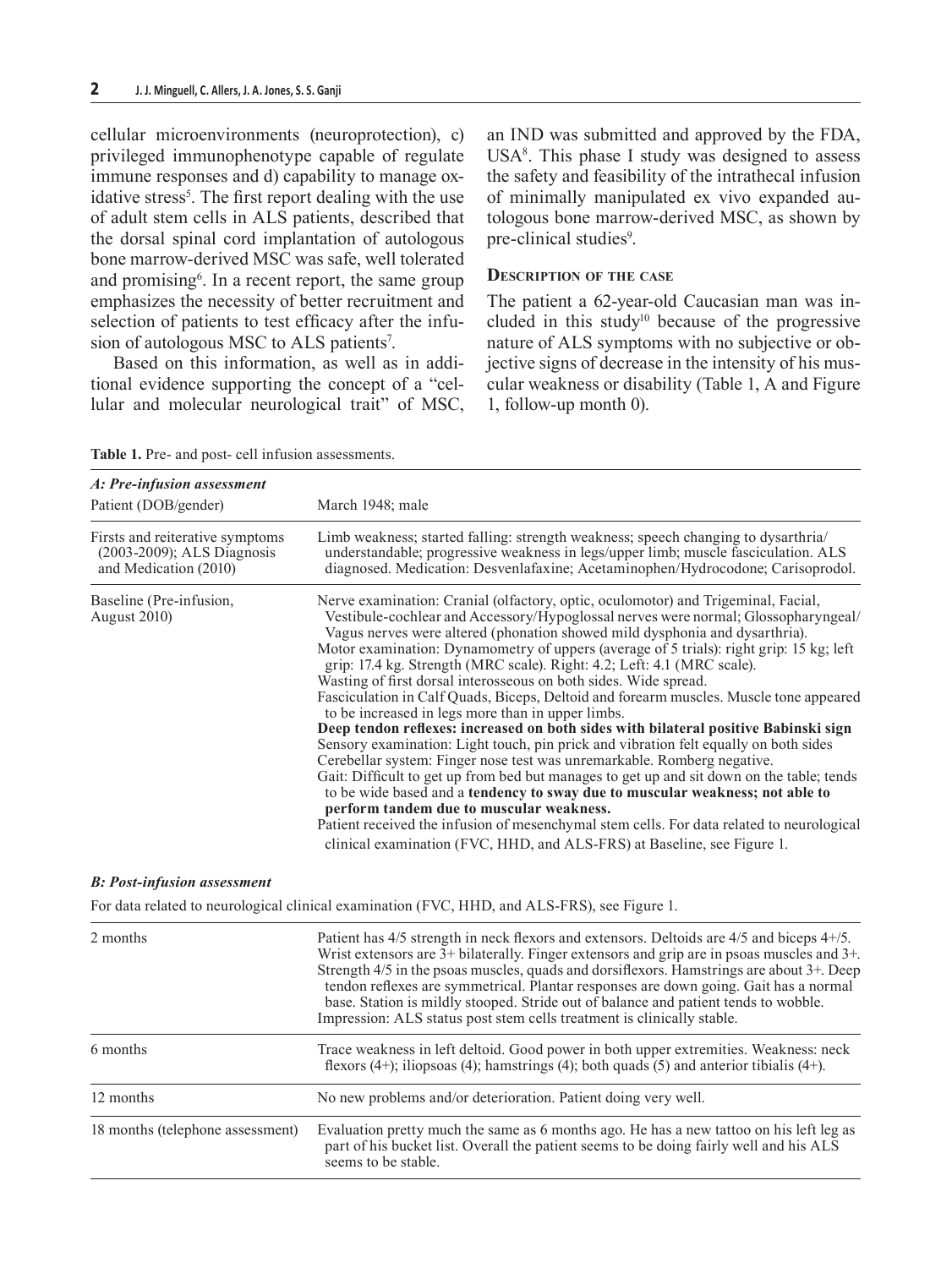After fulfillment of the IND's inclusion/exclusion criteria<sup>11</sup>, bone marrow aspiration was performed as the source of autologous MSC. The aspirate was sent to the GMP facility for isolation and ex-vivo expansion of "native" MSC. Once in culture, the microscopic observation of vessel-attached cells revealed the presence of few MSC-like cells (CFU-F) and abundant cells with the distinc-



**Figure 1.** Neurological clinical examination at baseline and after cell infusion. *A*, FVC (forced vital capacity). *B*, HHD (hand held dynamometry). *C*, ALS-FRS (functional rating scale).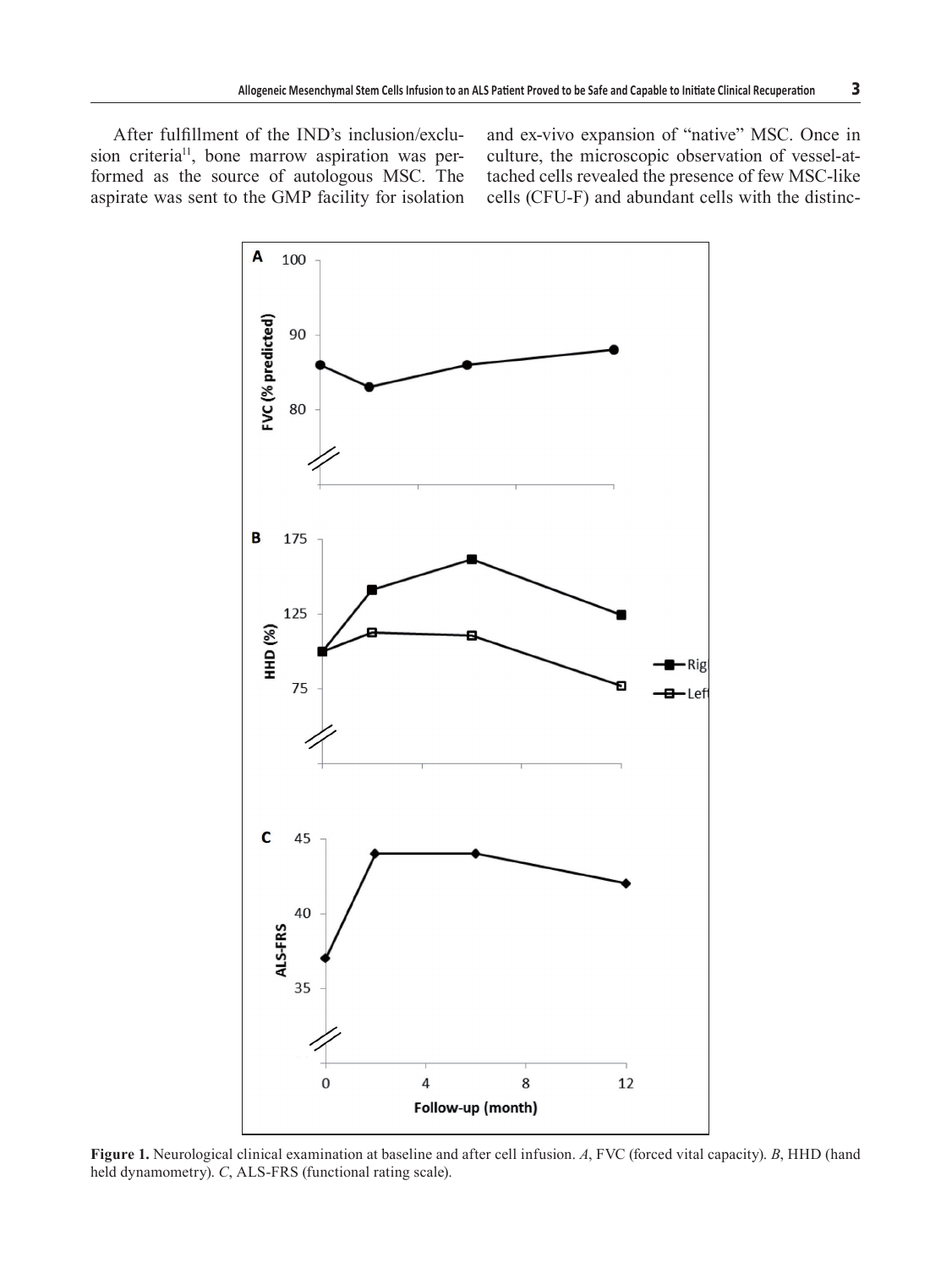tive morphology of precursors/mature osteoclasts, consistent with previous observations $\mathbf{S}^{12}$ . Since, after several medium changes, cultures contained mostly precursors/mature osteoclasts and non-proliferating MSCs (day 25 of 'extended' culture), the expansion attempt was discontinued. The patient was designated as a treatment failure and after 2 months, a second unsuccessful attempt to grow and expand bone marrow-derived MSC was initiated. According to protocol guidelines, the patient was withdrawn from the clinical study.

Based on the severity of ALS condition, the patient was treated with allogeneic MSC instead of autologous MSC, as the cell product to be infused. Allogeneic MSC, due to a distinctive immunophenotype, has been proven to be safe in animal and human studies. In the last case, allogeneic MSC have been safely transferred by diverse routes without eliciting immunologic reactions and/or side effects $13$ .

# **Study outcomes, preparation and infusion of the allogeneic cell product**

Despite the caring and novel features of this study, the primary outcome was to assess the safety of the cell product infusion procedure, as assessed by absence of complications at the site of infusion and/or the appearance of new neurologic deficit/s not attributed to the natural progression of the disease. In turn, secondary outcomes were started to evaluate at different times after cell infusion, neurological changes in forced vital capacity (FVC), ALS functional rating scale scores (ALS-FRS) and hand held dynamometry (HHD).

Eligibility of a bone marrow donor was based on screening and testing for communicable diseases, as recommended (FDA; 21CFR 1271.75, 1271.80, 1271.85). For preparation of the donor cell product, bone marrow-derived MSC were *ex vivo* expanded following published procedures<sup>14,15</sup>. Shortly after initiation of cell expansion, it was observed that MSC proliferated as the unique population of attached cells, which after two passages were released from the culture vessels, suspended in infusion medium (DPBS containing 0.05 % human serum albumin) and prepared for infusion ('cell product').

Aliquots of the cell product were prepared for lot release criteria tests (USP Sterility, Endotoxin, Mycoplasma, Viability and Gram's stain) and for immunophenotype identification. The expanded population of MSC expressed ( $\geq$  98 %) antigens CD73, CD90 and CD105 but not CD45 and CD34. After fulfillment of the lot-release criteria, the cell product was delivered for patient's infusion.

After sedation medication, the cell product (0.6 x 106 MSC/kg body weight in 4 ml infusion media) was delivered to the lumbar intrathecal space (L3/4 level) by using a spinal needle under fluoroscopic guidance over a period of 6 minutes. After the infusion procedure, the patient was placed supine in Trendelenburg position for 1 h and then flat for another hour. Vital signs and access site were monitored for a period of 48 h. In turn, neurological clinical examination for a period up to 12 months was performed at TCA Cellular Therapy and at patient's County ALS Clinic (Our Lady of Lourdes Hospital, Lafayette, LA, USA).

## **Results**

Physical examination, vital signs, CBC and Chemistry Panel were performed at baseline and at week 2 and month 1, 6 and 12 post-cell infusion. The results of these evaluations indicated no significant clinical effect (s) after the infusion of the allogeneic stem cell product. Similarly, no adverse events or side effects were detected during a period of 12 months after cell infusion.

Results of neurological clinical examination at different time points after cell infusion are shown in Table 1, B and changes in forced vital capacity (FVC), hand held dynamometry (HHD) and ALS functional rating scale (ALS-FRS) are shown in Figure 1.

It is important to mention that in addition to the above evaluations, nerve conduction studies (lower and upper limbs) were also performed pre- and post- cell infusion (month 1, 2 and 6). As nerve conduction profiles at baseline revealed no significant alterations, alike results after cell infusion are not presented.

#### **Discussion and conclusions**

The data here presented demonstrated that the intrathecal infusion of a cell product containing allogeneic *ex-vivo* expanded bone marrow-derived MSC to an ALS patient was feasible, safe and do not eliciting infusion-related adverse effects.

Infusion of the cell product was also effective as established by the clinical assessments performed shortly after infusion and during a 12 month follow-up period. As seen in Figure 1, Forced Vital Capacity (Figure 1 A) was kept rather constant during the entire follow up period. In turn, ALS-FRS score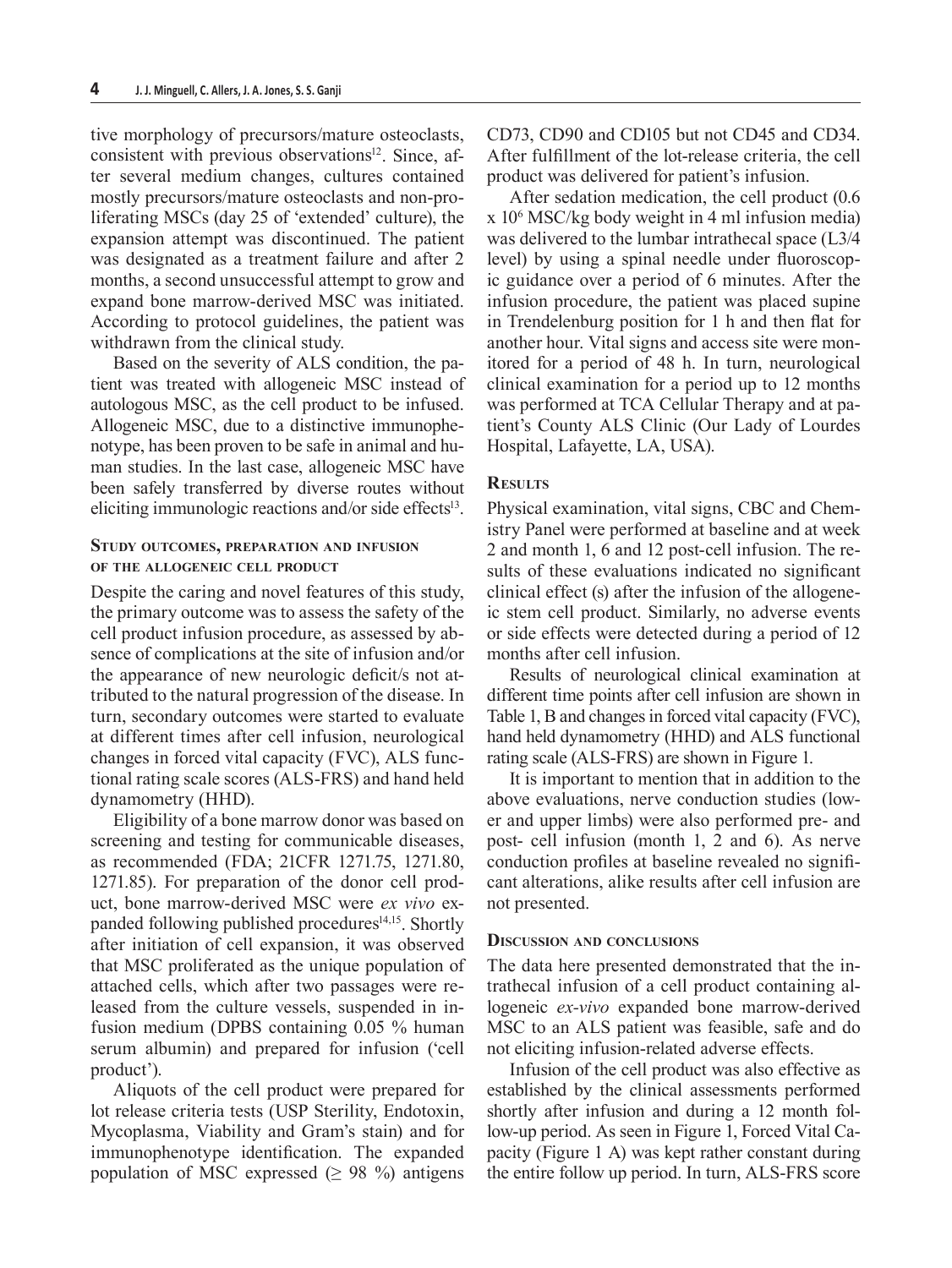(Figure 1 C) exhibited an early improvement which was maintained relatively constant during the 12 months follow up. In the case of HHD (%) values (Figure 1, B), shortly after stem cells infusion a transient improvement in right and left grip HHD was observed. While right grip values kept always higher than those at baseline, a time-dependent decreased of left grip values was observed.

All together, these data suggest that the infusion of allogeneic MSC produces in the patient a slowdown in disease progression as well as important survival benefits $16-18$ .

Of main importance is the observation that even after 18 months of infusion of allogeneic MSC, the patient (telephone assessment) has recognized a significant, stable and remarkable repossession of quality of life.

Concurrently, the results presented in this study as well as those reported in a previous study showing functional deficiencies in MSC obtained from ALS patients<sup>19</sup>, strongly suggest that the infusion of allogeneic MSC represents a safe and effective alternative for the treatment of ALS.

The results described in this case report as well as in other studies published in the last two  $years<sup>20-22</sup>$ , strongly put forward the notion that stem cells treatment could be a helpful therapeutic approach for ALS. Given the catastrophic nature of this disease and its great variability, these encouraging results embody not only a promising therapy but a strong reinforcement to "the principle of hope of patients that had no illusions of a panacea"23.

We are aware that the biomedical community as well as ALS organizations and patients will follow with interest the progress of Clinical Protocol IND 1372924, which provided the guidelines to threat the patient here described. This clinical study, which received from the FDA an Orphan Drug Designation (December 2010), was the first in the USA to utilize a non-invasive procedure to infuse adult and not laboratory differentiated stem cells to ALS patients.

## **Consent**

Written informed consent was obtained from the patient for publication of this case report and for release of the Patient's Progress Report, as obtained by the patient from the County ALS Clinic (Our Lady of Lourdes Hospital, Lafayette, LA, USA). Copies of both consents are available for review by the Editor-in-Chief of the Journal.

#### **Conflict of Interests**

The Authors declare that they have no conflict of interests.

#### **References**

- 1. Shefner J, Cedarbaum JM, Cudkowicz ME, Maragakis N, Lee J, Jones D, Watson ML, Mahoney K, Chen M, Saikali K, Mao J, Russell AJ, Hansen RL, Malik F, Wolff AA. Safety, tolerability and pharmacodynamics of a skeletal muscle activator in amyotrophic lateral sclerosis. Amyotroph Lateral Scler 2012; 13(5): 430-438.
- 2. Miller RG, Mitchell JD, Moore DH. Riluzole for amyotrophic lateral sclerosis (ALS)/motor neuron disease (MND). Cochrane Database Syst Rev 2012; 3: CD001447.
- 3. Vaquero J, Zurita M. Bone marrow stromal cells for spinal cord repair: a challenge for contemporary neurobiology. Histol Histopathol 2009; 24(1): 107-116.
- 4. Zhao CP, Zhang C, Zhou SN, Xie YM, Wang YH, Huang H, Shang YC, Li WY, Zhou C, Yu MJ, Feng SW. Human mesenchymal stromal cells ameliorate the phenotype of SOD1-G93A ALS mice. Cytotherapy 2007; 9(5): 414-426.
- 5. Minguell JJ, Allers C, Lasala GP. Mesenchymal stem cells and the treatment of conditions and diseases: the less glittering side of a conspicuous stem cell for basic research. Stem Cells Dev 2013; 22(2): 193-203.
- 6. Mazzini L, Mareschi K, Ferrero I, Vassallo E, Oliveri G, Nasuelli N, Oggioni GD, Testa L, Fagioli F. Stem cell treatment in Amyotrophic Lateral Sclerosis. J Neurol Sci 2008; 265(1-2): 78-83.
- 7. Mazzini L, Mareschi K, Ferrero I, Miglioretti M, Stecco A, Servo S, Carriero A, Monaco F, Fagioli F. Mesenchymal stromal cell transplantation in amyotrophic lateral sclerosis: a long-term safety study. Cytotherapy 2012; 14(1): 56-60.
- 8. Treatment of Amyotrophic Lateral Sclerosis, Phase I. FDA BB-IND 13729 (ClinicalTrials.gov Identifier: NCT01082653).
- 9. Minguell JJ, Pereira A, Bartholomew P, Lasala GP. The Intrathecal Infusion of Mesenchymal Stem Cells into Healthy Rabbits is Safe and Devoid of Neurological or Clinical Complications. J Stem Cell Res Ther 2011; 01: 02.
- 10. Treatment of Amyotrophic Lateral Sclerosis, Phase I. FDA BB-IND 13729 (ClinicalTrials.gov Identifier: NCT01082653).
- 11. Treatment of Amyotrophic Lateral Sclerosis, Phase I. FDA BB-IND 13729 (ClinicalTrials.gov Identifier: NCT01082653).
- 12. Allers C, Lasala G and Minguell JJ. Presence of Osteoclast Precursor Cells during ex vivo expansion of bone marrow-derived Mesenchymal Stem Cells for autologous use in cell therapy. Cytotherapy (in press), 2013.
- 13. Minguell JJ, Allers C, Lasala GP. Mesenchymal stem cells and the treatment of conditions and diseases: the less glittering side of a conspicuous stem cell for basic research. Stem Cells Dev 2013; 22(2): 193-203.
- 14. Conget PA, Minguell JJ. Phenotypical and functional properties of human bone marrow mesenchymal progenitor cells. J Cell Physiol 1999; 181(1): 67-73.
- 15. Lasala GP, Silva JA, Minguell JJ. Therapeutic angiogenesis in patients with severe limb ischemia by transplantation of a combination stem cell product. J Thorac Cardiovasc Surg 2012; 144(2): 377-382.